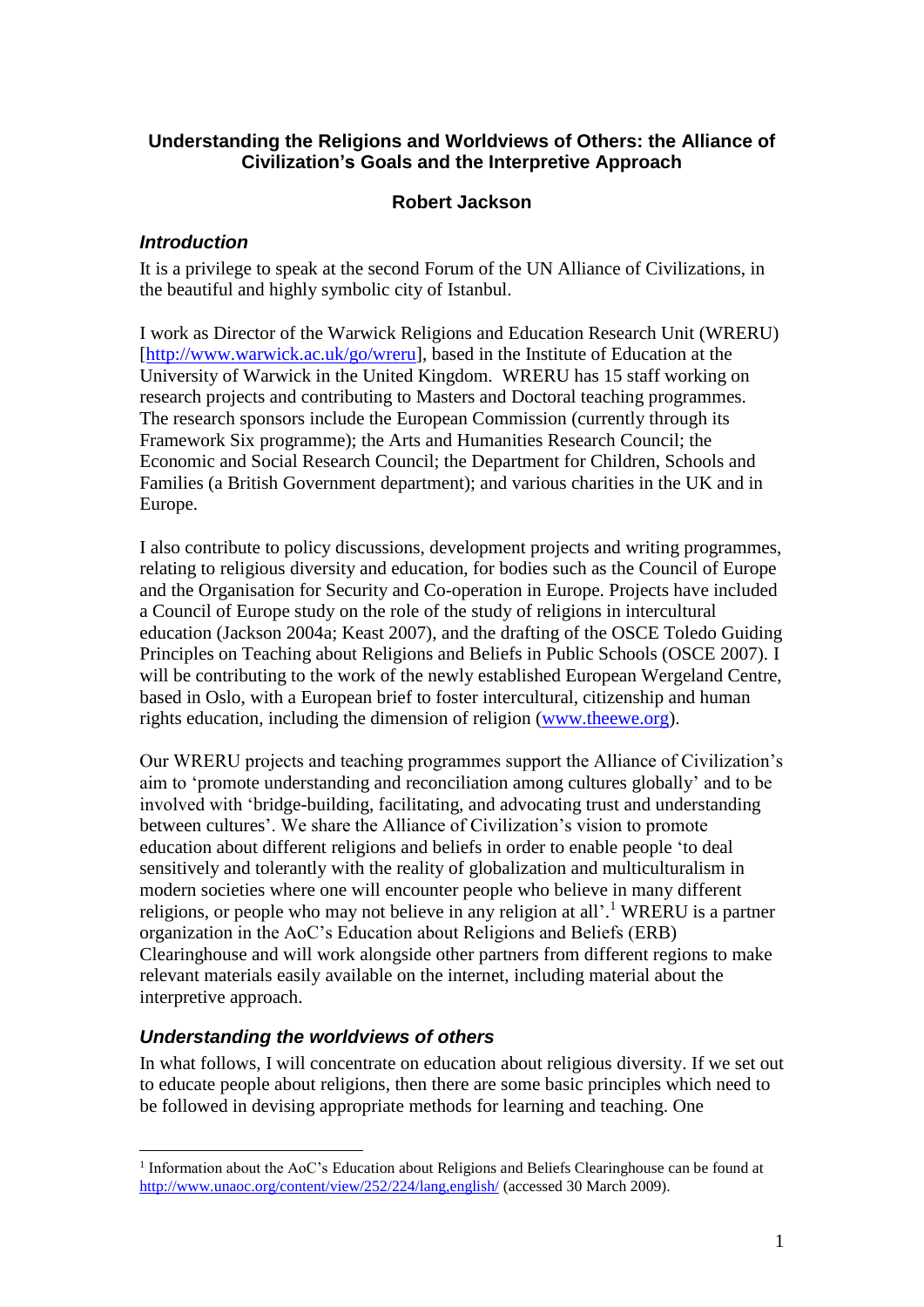methodology which uses such principles is the interpretive approach (Jackson 1997; 2004b; 2005; 2006; 2008a & b). This can be used on its own or combined with other approaches, using textual and historical methods, for example. The approach adapts methods used in the social sciences and humanities in Western academia, including ideas from ethnography, literary criticism, psychology and religious studies.

The first principle is concerned with *how religions are represented to others*. One of the major causes of tension and misunderstanding is the misrepresentation and stereotyping of religions. For example, media representations of religions all too often present them as totally homogeneous systems of belief, whose adherents share exactly the same beliefs, values and attitudes. Sometimes, generalisations are made from individual cases to the whole religious tradition. Also, negative stereotypes, some of which have a long history, tend to be repeated. We need ways of representing religions that are more nuanced than simple descriptions of religions as belief systems. Portrayals of religions as systems of belief tend to filter out the stories of the faith and practice of individual people, perpetuate negative stereotypes or generalise from individual (often negatively perceived) cases. The interpretive approach focuses on the *relationship* between individual believers and practitioners, the groups they belong to or relate to, and the wider religious tradition, with its various sources of authority, in order to find ways of representing religions as dynamic 'ways of life'.

The second principle is concerned with finding reliable *ways of interpreting the religious meanings of others*. The interpretive approach sees this as fundamentally a linguistic issue, and makes use of the learner's current terms, concepts and understandings in comparing and contrasting these with terminology and explanations used by people within a particular religious group or tradition. This method helps learners to appreciate the similarities and differences between their own current understandings, and those who belong to different religious traditions.

The third principle is concerned with *reflexivity*, and relates to the self awareness and sensitivity of the learner. Learners need to be sensitive to the language and experience of others and to avoid imposing their own understandings on to the material being studied. Learners also need to be able to reflect upon the impact of the material studied on their understanding. Without adopting the religious position of another (the interpretive approach is concerned with understanding others, not about inducting people into a faith), the learner might nevertheless gain some insight at a personal or social level from learning about another's beliefs, values and way of life. Learners needs to be aware of the methods being used to try to understand others, and need to be able to assess -- either individually or with others -- how well the methods have succeeded in developing an understanding of another's worldview. Finally, learners need to be able to make evaluations and judgements in an informed way, with a high degree of sensitivity.

These principles need to be translated into classroom strategies in relation to particular topics of study, and teachers and teacher trainers need practice in how to do this. Some examples of the application of the approach can be found in a book reporting action research on teaching about religious diversity in schools, teacher training and the continuing professional development of teachers (Ipgrave, Jackson & O'Grady 2009). The use of key concepts from the interpretive approach in an EC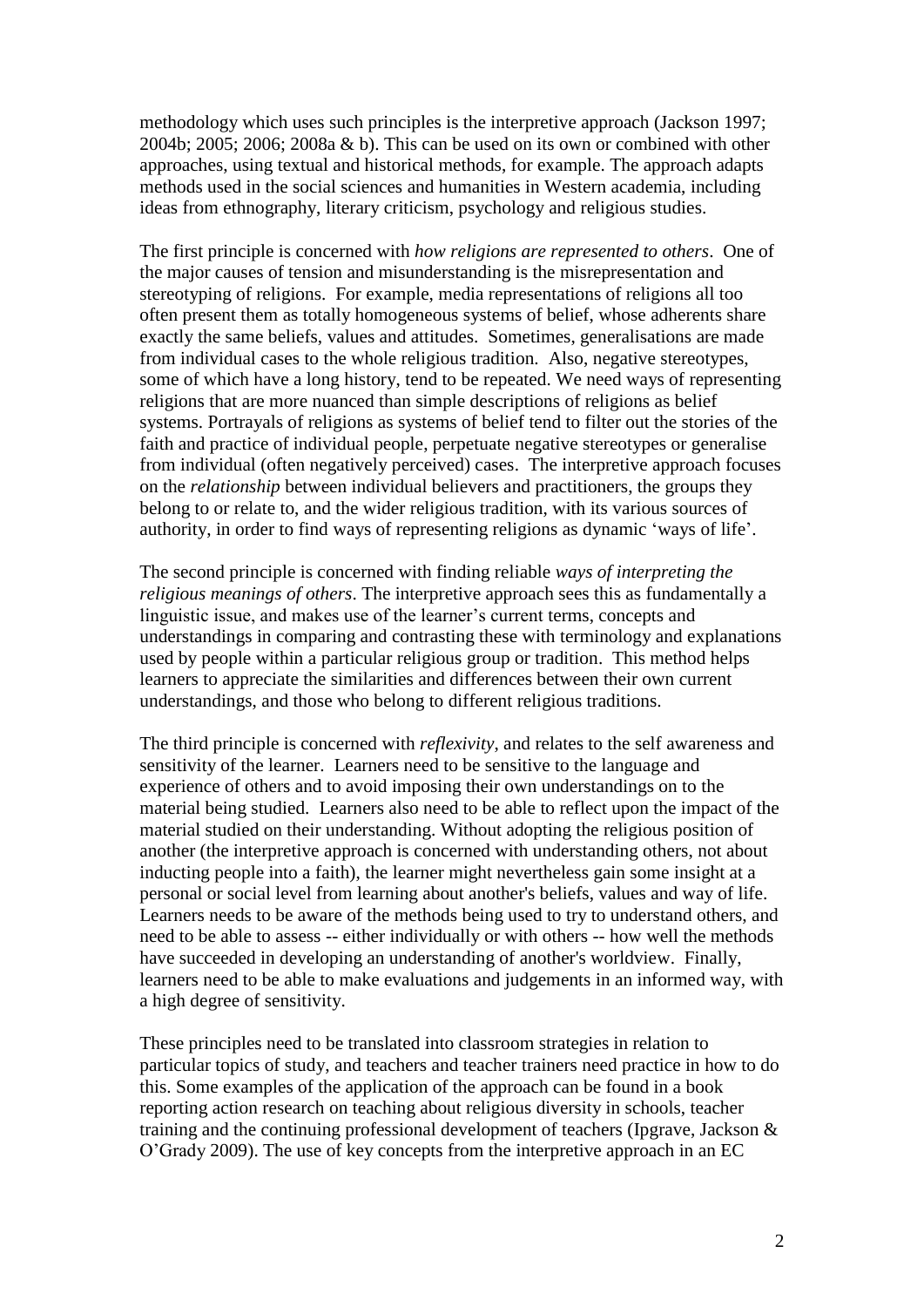research programme involving universities from eight countries is reported in Jackson 2008b.<sup>2</sup>

The interpretive approach sets out to help learners to *understand* the religious worldviews of others. In doing this, it does not reduce religion to culture, nor does it filter out the transcendent in the experience of others. It does encourage sensitivity in dealing with the beliefs and values of others, and expects learners to relate what they have learned to their own experiences. The approach does not make judgements about the truth or falsity of religions, nor does it claim that religions are equally true, but it does encourage critical distance as well as empathy; learners are not discouraged from making judgements on the basis of their learning.

#### *Tolerance respect and recognition*

1

The interpretive approach is consistent with the human rights principle of freedom of religion or belief. At the very least, within the law, citizens should tolerate the religious positions of others. The concept of *'tolerance'* is often used in the literal sense of the word, as 'enduring' (Latin: tolerare) something, even that with which we do not agree or appreciate. In this sense tolerance suggests the need for people of all faiths to develop the ability at least to endure the fact that others believe and live differently within a particular society, or in the wider world, although they might share some core values. In addition to being an individual attitude, tolerance can be a guiding principle for state relations regarding religion or belief, referring to the need for the state to accept the existence of a variety of religious traditions and convictions. Tolerance can thus – in both senses – be seen as a *minimum* standard or precondition for peaceful co-existence in multi-cultural and multi-religious societies.

The concept *'respect'* refers to a more positive attitude, where one does not simply tolerate difference, but regards it as having a positive value. Before one can respect a way of life, or a person, one needs to have some fairly close acquaintance with or understanding of it, her or him. Thus, in English, we speak of a person or way of life as 'commanding' our respect. Respect, as defined here, can be combined with tolerance, since it does not require agreement with that which is respected, but can be seen as a way of appreciating 'the other' and his or her differences, thus reducing the need for toleration (in the above sense). Approaching 'other' ways of life, and those who practise them, with respect can be seen as a step in the direction of recognition.

The concept *'recognition*' refers, in this context, to an even deeper appreciation of equal human dignity and equal human rights. Recognition builds upon a genuinely positive attitude towards diversity, seeing the meeting between people with different beliefs and cultural practices as enriching for all, and seeing individual identity as being developed through meeting 'otherness'. Recognition in this sense would lead to a more positive approach to multiculturalism within societies, both at the individual level and from the perspective of the state, leading, for instance, to an active accommodation of differences, whilst upholding and strengthening common human values and other common features of identity.

<sup>&</sup>lt;sup>2</sup> Further information about the EC REDCo Project can be found in Jackson, Miedema, Weisse & Willaime 2007. See also http://www.redco.uni-hamburg.de/web/3480/3481/index.html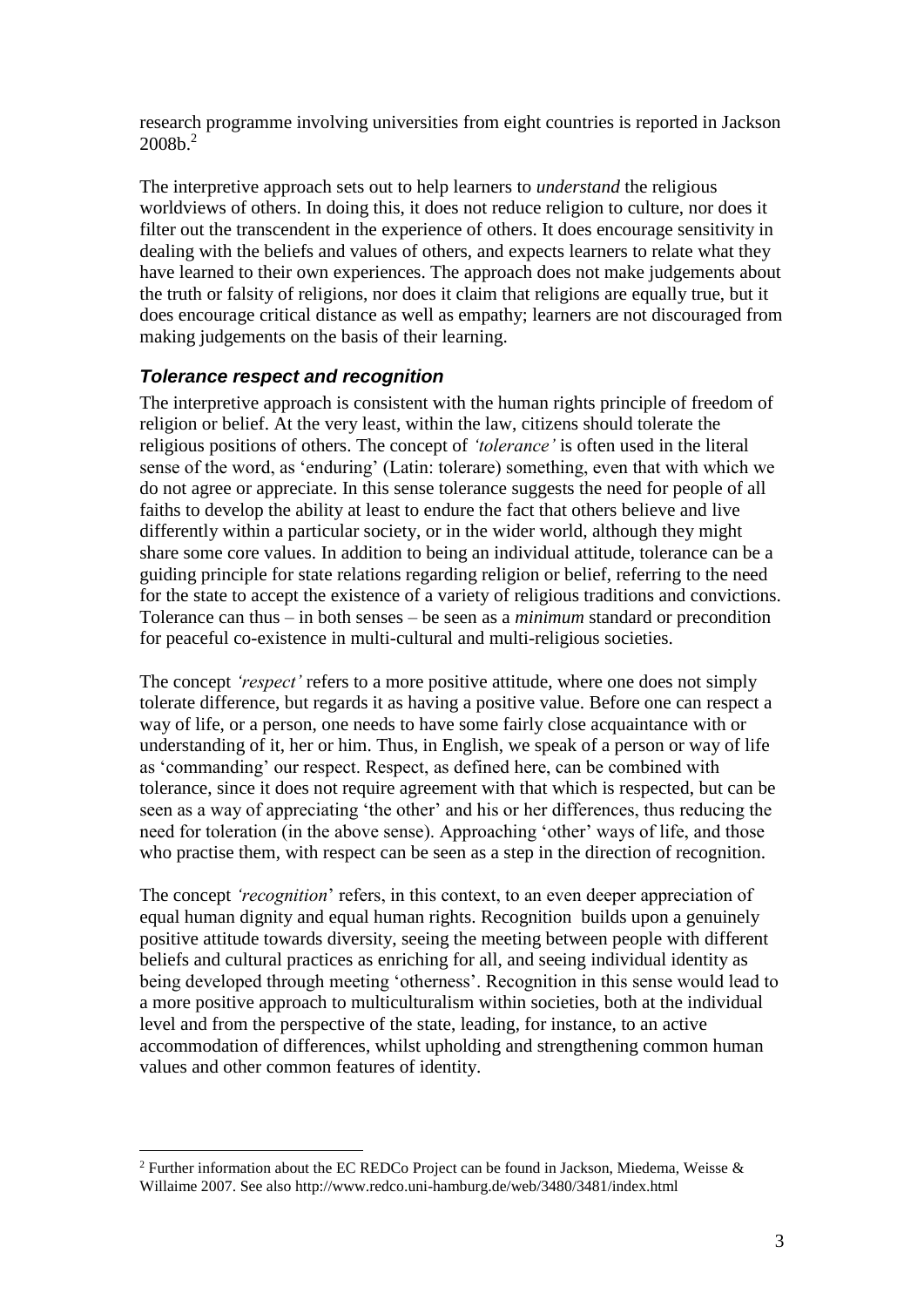Tolerance, respect and recognition are thus concepts that do not require one to see all religions, practices and convictions as equally true or valuable. Rather, they are based on the fact that one approaches other people and their beliefs and practices with a certain identity and worldview of one's own, although these might change and develop in the meeting with 'the other'. Tolerance, respect and recognition in relation to religion or belief therefore do not imply indifference, relativism or syncretism. An education which requires knowledge and understanding of different religions, and of people who adhere to those traditions, requires pedagogical approaches that represent religious traditions fairly and accurately – including their diversity – and enable students to engage with what they have studied at a personal level. If these conditions are fulfilled, then students will not only have some understanding; they will also be in a position to formulate viewpoints relating tolerance, respect and recognition.

## *References*

Ipgrave, J., Jackson, R. & O'Grady, K. (Eds) (forthcoming 2009) *Religious Education Research through a Community of Practice: Action Research and the Interpretive Approach*, Münster, Waxmann.

Jackson, R. (1997) *Religious Education: An Interpretive Approach*, London, Hodder and Stoughton.

Jackson, R (2004a) 'Intercultural Education and Religious Diversity: Interpretive and Dialogical Approaches from England' in Council of Europe (Ed), *The Religious Dimension of Intercultural Education*, Strasbourg, Council of Europe Publishing, pp39-50.

Jackson, R. (2004b) *Rethinking Religious Education and Plurality: Issues in Diversity and Pedagogy*, London, RoutledgeFalmer.

Jackson, R. (2005) Din Egitimi: Yorumlayýcý Bir Yaklaþým. Istanbul, Deðerler Eðitimi Merkezi Yayýnlarý (Istanbul, DEM Publishing), (Turkish translation of *Religious Education: An Interpretive Approach*)

Jackson, R. (2006) Understanding religious diversity in a plural world: the interpretive approach, in: M. de Souza, K. Engebretson, G. Durka, R. Jackson and A. McGrady (Eds), *International Handbook of the Religious, Moral and Spiritual Dimensions of Education* (Dordrecht, the Netherlands, Springer Academic Publishers), 399-414.

Jackson, R. (2008a) Teaching about Religions in the Public Sphere: European Policy Initiatives and the Interpretive Approach, *Numen: International Review for the History of Religions*, 55 (2/3), pp 151–182*.*

Jackson, R. (2008b) 'Hermeneutics and Religious Education: The Interpretive Approach in relation to the work of Jürgen Lott', in Christa Dommel and Gordon Mitchell (Eds.) *Religion Education. On the Boundaries between Study of Religions, Education and Theologies: Jürgen Lott and the Bremen Approach in International Perspective*, Bremen: Kleio Humanities, pp. 189-208.